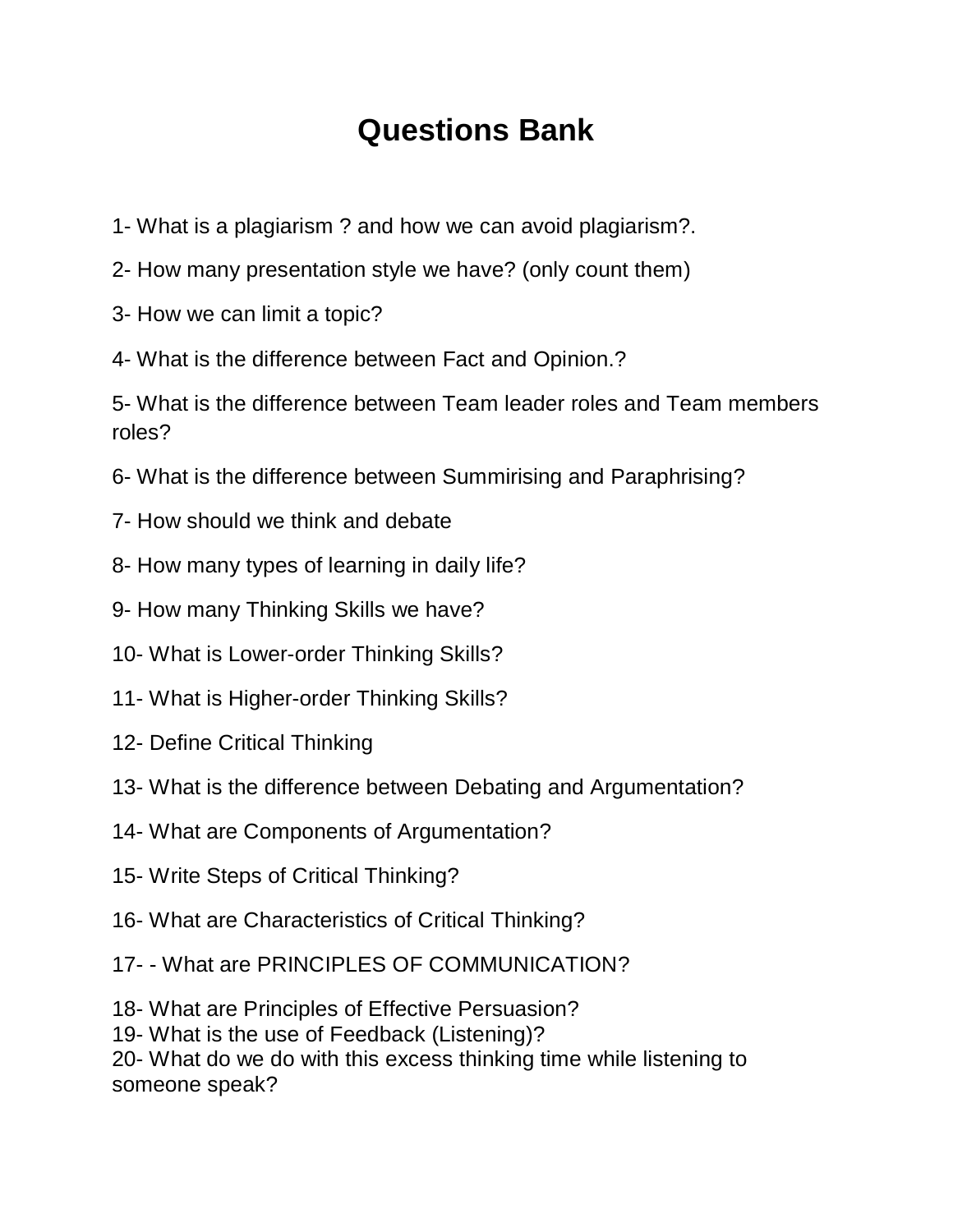21- Messages should be clear and accurate, and sent in a way that encourages retention, not rejection.How do you explain that? 22- Define Oral Communication.

23- When We Use Oral Communication?

24- There are different styles of making a presentation. which one is the best?

25- What is the difference between Good Old Boy and The Entertainer? 26-- What is the difference between The Academic style and The Reader style?

27 - What is the difference between The Snail and The Gadgeteer? 28- What is the difference between Good Old Boy style and The Academic style?

- 29- What is the difference between The Entertainer and The Gadgeteer?
- 30- What are Components of an Effective Oral Report?
- 31- How we Organize our oral report?
- 32- What is the content of oral report?
- 33- How we use Question Period?
- 34- Define Visual Communication?
- 35- Define Written Communication?
- 36- When we use Written Communication
- 37- What are Advantages of Written Materials?
- 38- What are Report Writing Skills?
- 39- Hoe we Selecting a Topic of report?
- 40- Design Title Page of report.
- 41- What we should write under Terms of Reference?
- 42- How should the Summary (Abstract) be?
- 43- How should the Contents (Table of Contents)
- 44- How should the result?
- 45- How should the Discussion ?
- 46- How should the Conclusion?
- 47- How the Appendices should the ?
- 48- How the Bibliography should be?
- 49- What is a Team?
- 50- What are Characteristics of an Effective Team?
- 51- What is the Purpose of team?
- 52- What are Team Roles?
- 53- What are Communication Skills for Team Meetings?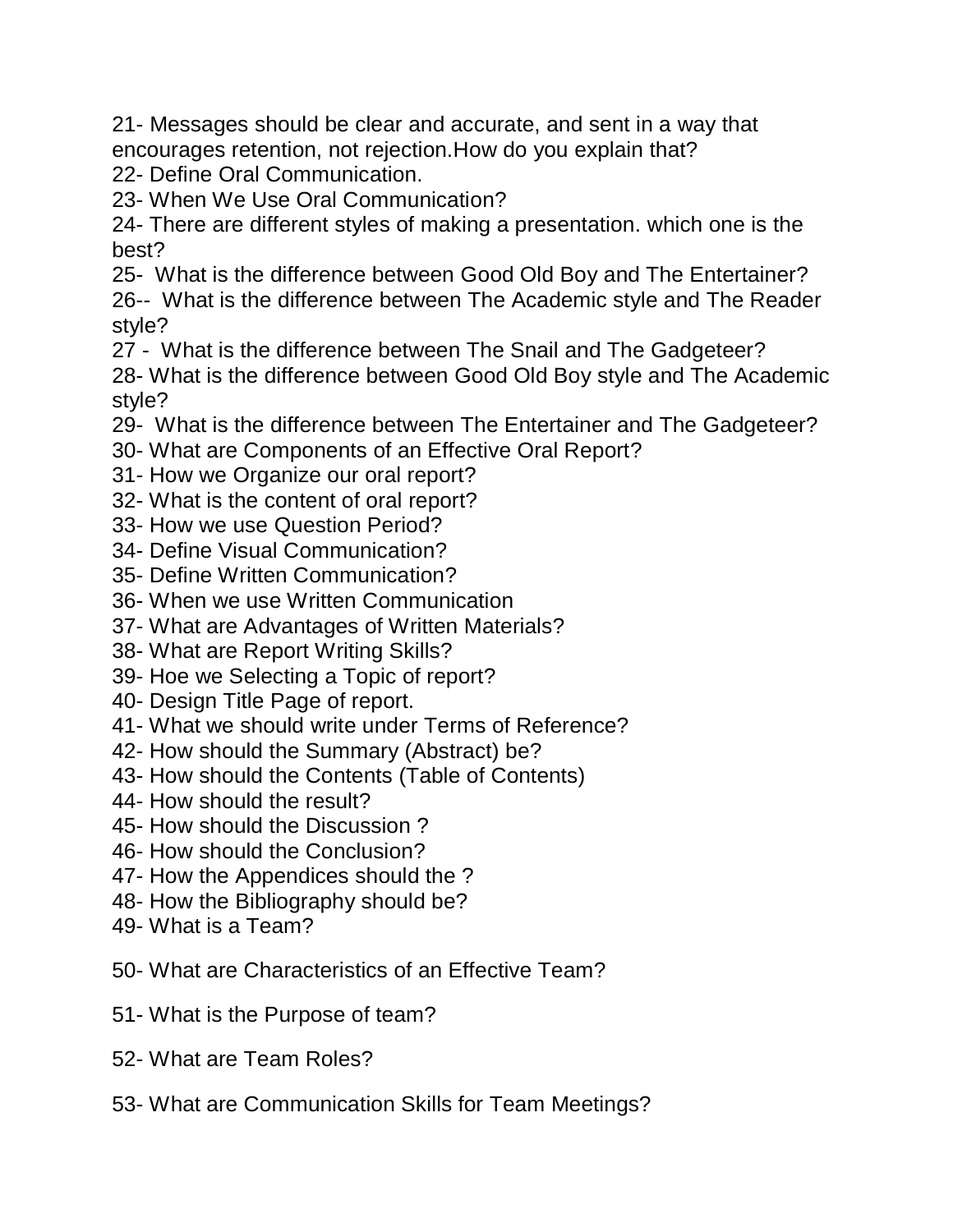54- What is Documenting Team Work?

55- What is Plagiarism?

56- How to avoid Plagiarism?

57- What are the differences among Paraphrasing, Summarizing and Quoting?

- 58- How Quotations must be?
- 59- What is the deference between Paraphrasing and Quotations?
- 60- What is the deference between Paraphrasing and Quotations?
- 61- What is the deference between Paraphrasing and Summarizing?
- 62- What is the deference between Summarizing and Quotations?
- 63- Why use quotations, paraphrases, and summaries?
- 64- How do you quote from a source?
- 65- How do you paraphrase a source?
- 66- What is Paraphrasingana and how do you paraphrase a source?
- 67- What is summarize ana how do you summarize a source?
- 68- When should you paraphrase and when should you summarize?
- 69- When we use Paraphrase?
- 70- When we use Summarize?
- 71- When we use Quotations?
- 72- What is Note-taking?
- 73- What are Note-taking Benefits?
- 74- To be successful at note taking, you need to ....?